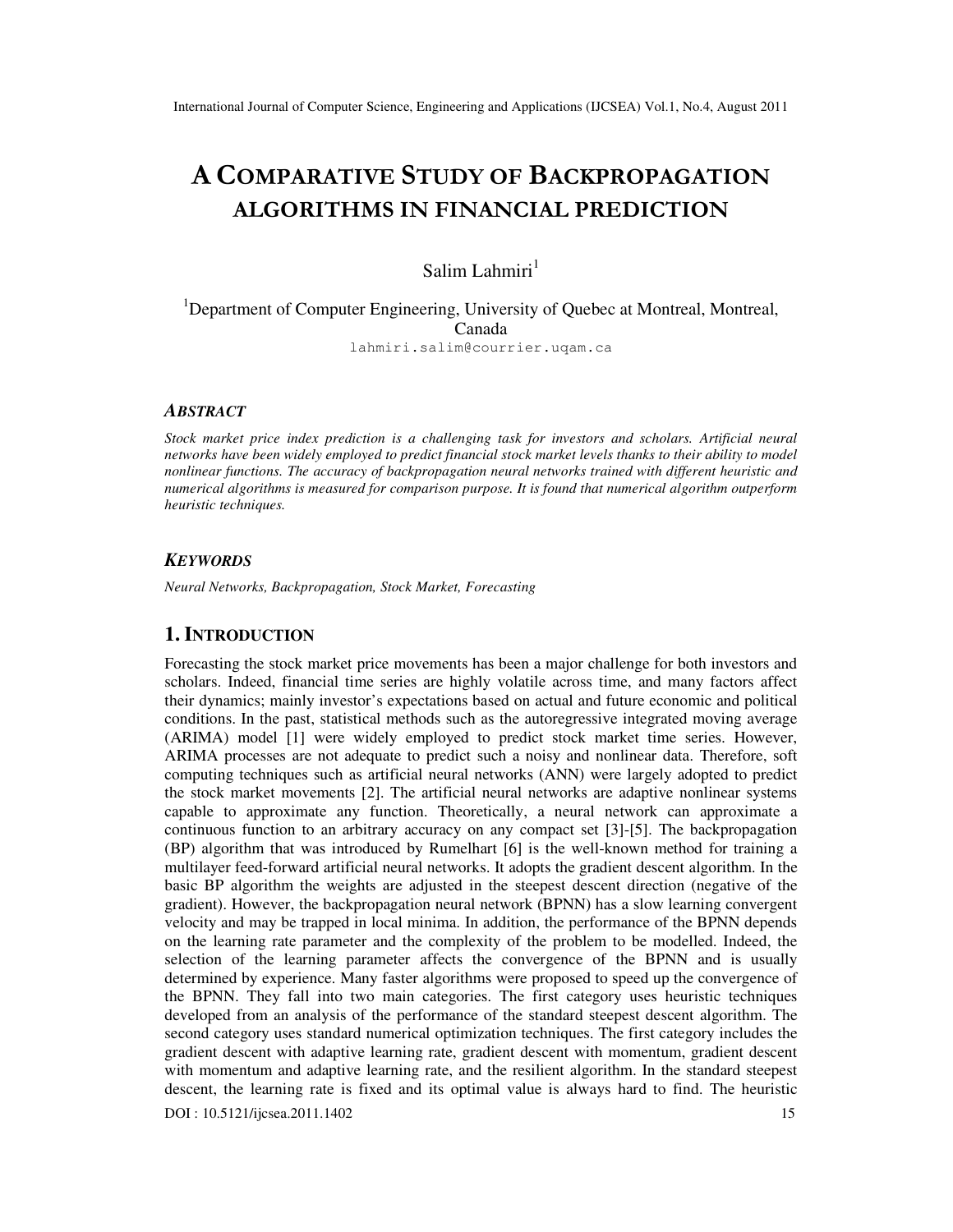techniques allow the optimal learning rate to adaptively change during the training process as the algorithm moves across the performance surface. Therefore, the performance could be improved. The second category includes conjugate gradient, quasi-Newton, and Levenberg-Marquardt (L-M) algorithm. In the conjugate gradient algorithms, a search is performed along conjugate directions; therefore the convergence is faster than steepest descent directions. Quasi-Netwon method often converges faster than conjugate gradient methods since it does not require calculation of second derivatives. For instance, it updates an approximate Hessian matrix at each iteration. Finally, The L-M method combines the best features of the Gauss-Newton technique and the steepest-descent method. It also converges faster than conjugate gradient methods since the Hessian Matrix is not computed but only approximated. For instance, it uses the Jacobian that requires less computation than the Hessian matrix.

In science and engineering problems, there are many papers in the literature that examined the effectiveness of each category of algorithms on the performance of the BPNN. For instance, authors in [7] compared the performance of Levenberg-Marquardt, BP with momentum and BP with momentum and adaptive learning rate to classify the transformer oil dielectric and cooling state. They found that the BP with momentum and adaptive learning rate improves the accuracy of the BP with momentum and also gives a fast convergence to the network. The authors in [8] compared Levenberg-Marquardt, conjugate gradient and resilient algorithm for stream-flow forecasting and determination of lateral stress in cohesionless soils. They found that Levenberg-Marquardt algorithm was faster and achieved better performance than the other algorithms in training. The authors in [9] considered the problem of breast cancer diagnosis and compared the classification accuracy of the standard steepest descent against the classification accuracy of the gradient descent with momentum and adaptive learning, resilient BP, Quasi-Newton and Levenberg-Marquardt algorithm. The simulations show that the neural network using the Levenberg-Marquardt algorithm achieved the best classification performance. In their research, the authors in [10] employed three neural networks with different algorithms to the problem of intrusion detection in computer and network systems. The learning algorithms considered by the authors were the standard, the batch, and the resilient BP algorithm. They conclude that the resilient algorithm had a better performance to the application. Finally, authors in [11] compared the performance of the standard BP with and Levenberg-Marquardt algorithm to the prediction of a radio network planning tool. They found that the standard BP algorithm achieved the minimum error and then outperforms the Levenberg-Marquardt algorithm.

In the context of stock market forecasting, the BP is; indeed; the most employed algorithm to train artificial neural networks [2][12][13]. However, the problem of comparison of the accuracy of BP training algorithms in financial prediction was not considered. Therefore, the purpose of this paper is to examine the accuracy of BPNN trained with different heuristic and numerical techniques.

The rest of this paper is organized as follows. Section 2 presents basic concepts about BPNN and methodology. Experimental results are presented in Section 3. Finally, a conclusion is given in Section 4.

# **2. BACKPROPAGATION AND ALGORITHMS**

The Multi-layer perceptron (MLP) networks trained using BP algorithm [6] are the most popular choice in neural network applications in finance [2]. The MLP consists of three types of layers. The first layer is the input layer and corresponds to the problem input variables with one node for each input variable. The second layer is the hidden layer used to capture non-linear relationships among variables. The third layer is the output layer used to provide predicted values. In this paper, the output layer has only one neuron corresponding to the prediction result. The relationship between the output  $y_t$  and the input  $x_t$  is given by: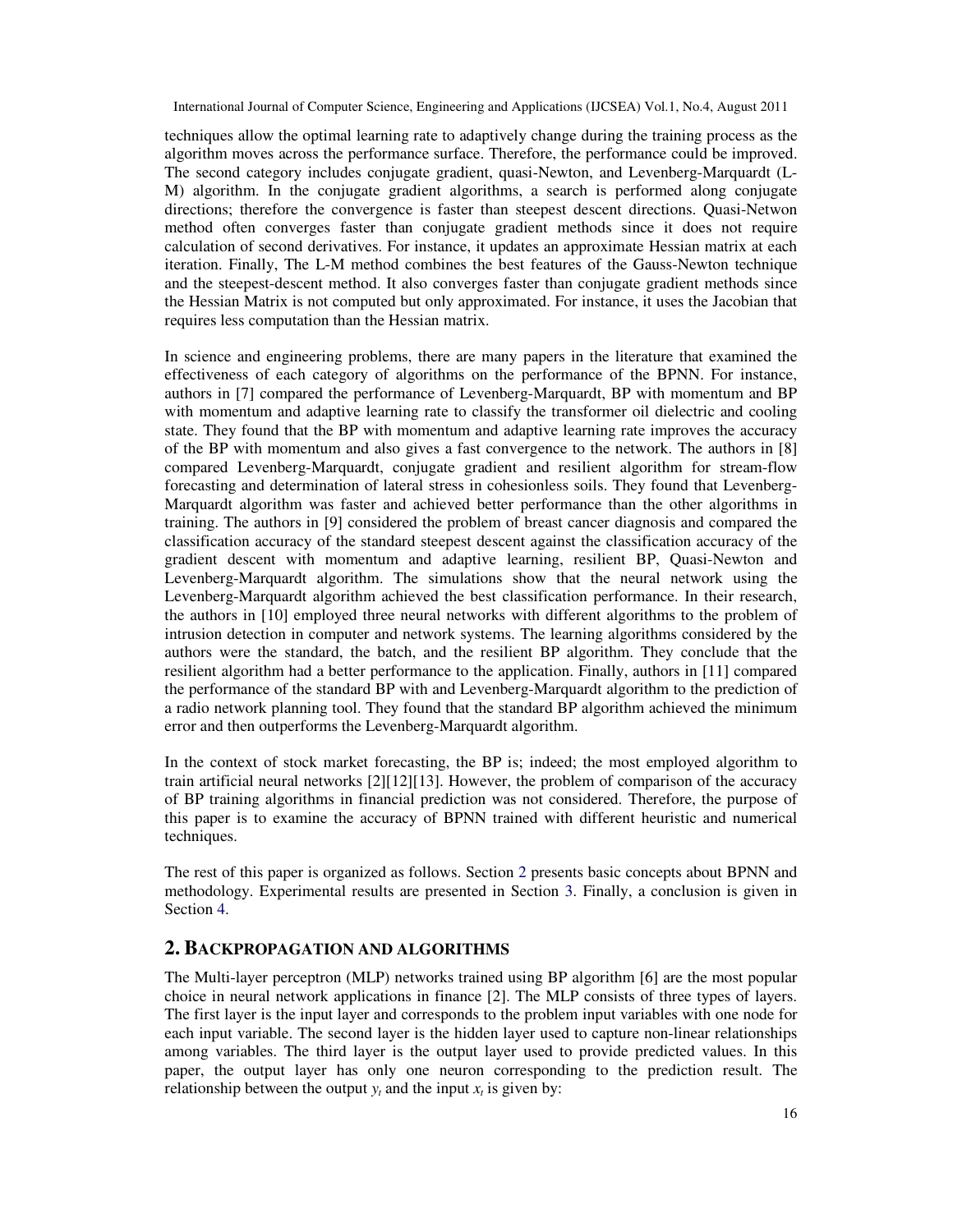$$
y_t = w_0 + \sum_{j=1}^q w_j \cdot f\left(w_{0,j} + \sum_{i=1}^p w_{i,j} \cdot x_t\right)
$$

where  $w_{i,j}$  ( $i=0,1,2,...,p; j=1,2,...,q$ ) and  $w_j$  ( $j=0,1,2,...,q$ ) are the connection weights,  $p$  is the number of input nodes,  $q$  is the number of hidden nodes, and  $f$  is a nonlinear activation function that enables the system to learn nonlinear features. The most widely used activation function for the output layer are the sigmoid and hyperbolic functions. In this paper, the hyperbolic transfer function is employed and is given by:

$$
f(x) = \frac{1 - e^{-2x}}{1 + e^{-2x}}
$$

The MLP is trained using the BP algorithm and the weights are optimized. The objective function to minimize is the sum of the squares of the difference between the desirable output  $(y<sub>tp</sub>)$  and the predicted output  $(y_{t,d})$  given by:

$$
E = 0.5 \sum_{t=1}^{\infty} (y_{t,p} - y_{t,d})^2 = 0.5 \sum_{t=1}^{\infty} e^2
$$

The training of the network is performed by BP [6] algorithm trained with the steepest descent algorithm given as follows:

$$
\Delta w_k = -\alpha_k.g_k
$$

where,  $\Delta w_k$  is a vector of weights changes,  $g_k$  is the current gradient,  $\alpha_k$  is the learning rate that determines the length of the weight update. Thus, in the gradient descent learning rule, the update is done in the negative gradient direction. In order to avoid oscillations and to reduce the sensitivity of the network to fast changes of the error surface [14], the change in weight is made dependent of the past weight change by adding a momentum term:

$$
\Delta w_k = -\alpha_k \cdot g_k + p \cdot \Delta w_{k-1}
$$

where,  $p$  is the momentum parameter. Furthermore, the momentum allows escaping from small local minima on the error surface. Unfortunately, the gradient descent and gradient descent with momentum do not produce the fastest convergence, and even are often too slow to converge. Heuristic and numerical algorithms [15][16][17] are employed to train the standard BP with gradient descent and faster its convergence. Heuristic techniques employed in this study include the gradient descent with adaptive learning rate, gradient descent with momentum, gradient descent with momentum and adaptive learning rate, and the resilient algorithm. On the other hand, numerical techniques employed in this paper include quasi-Newton (Broyden-Fletcher-Goldfarb-Shanno, BFGS), conjugate gradient (Fletcher-Reeves update, Polak-Ribiére update, Powell-Beale restart), and Levenberg-Marquardt algorithm. The description of all these techniques is given in Table 1, and the reader may consult [15][16][17] for details. Figure 1 exhibits the prediction system. For instance, past index prices are fed to the BPNN to predict future price index. In other words, we make the hypothesis that lagged prices values of the stock market help forecasting its future level (price).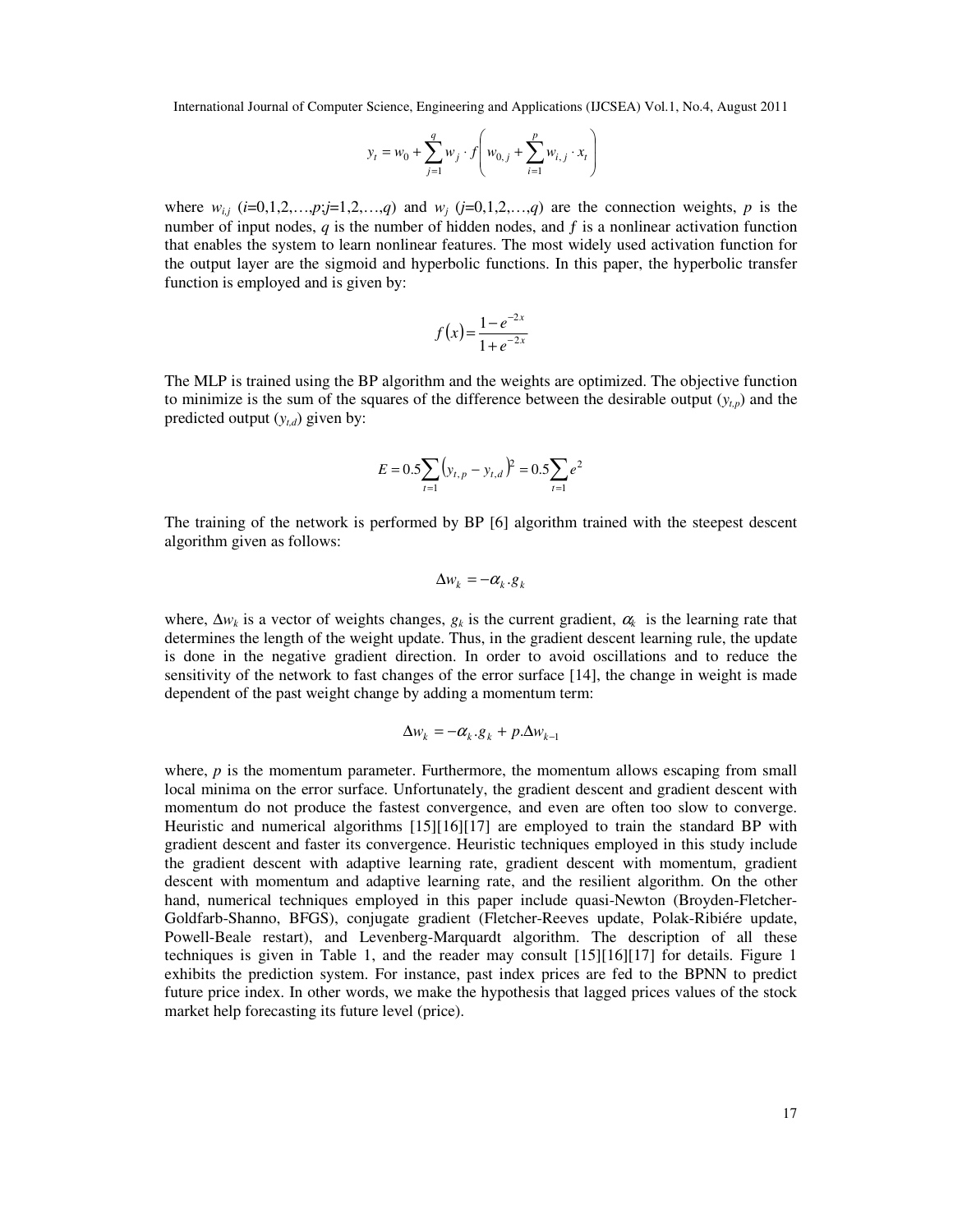**Table 1.** List of algorithms

| <b>Algorithms</b>                                            | <b>Adaptation</b>                                                          | <b>Description</b>                                                                                                                                  |
|--------------------------------------------------------------|----------------------------------------------------------------------------|-----------------------------------------------------------------------------------------------------------------------------------------------------|
| Gradient descent (standard)                                  | $\Delta w_k = -\alpha_k \cdot g_k$                                         | The weights and biases are updated in the<br>direction of the negative gradient of the<br>performance function.                                     |
| Gradient descent with momentum                               | $\Delta w_k = -\alpha_k \cdot g_k + p \cdot \Delta w_{k-1}$                | Momentum is added by a fraction change of the<br>new weight.                                                                                        |
| Gradient descent with adaptive learning<br>rate              | $\Delta w_k = \alpha \cdot \frac{\Delta E_k}{\Delta w_k}$                  | The initial network output and error are<br>calculated. Using the current learning rate, new<br>weights and biases are calculated at each<br>epoch. |
| Gradient descent with momentum and<br>adaptive learning rate | $\Delta w_k = p.\Delta w_{k-1} + \alpha.p.\frac{\Delta E_k}{\Delta w_k}$   | Adaptive learning rate and momentum training<br>are combined.                                                                                       |
| <b>Resilient BP</b>                                          | $\Delta w_k = -sign \left( \frac{\Delta E_k}{\Delta w_k} \right) \Delta_k$ | Only the sign of the partial derivative is<br>considered to determine the direction of the<br>weight update multiplied by the step size.            |
| Fletcher-Reeves                                              | $p_0 = -g_0$                                                               | Iteration starts by searching in the steepest<br>descent direction. A search line method is                                                         |
| (conjugate)                                                  | $\Delta w_k = \alpha_k p_k$                                                | employed to find the optimal current search<br>direction $\alpha$ .                                                                                 |
|                                                              | $p_k = -g_k + \beta_k p_{k-1}$                                             | Next (update) search direction $\beta$ is found such<br>that it is conjugate to previous search<br>directions.                                      |
|                                                              | $\beta_k = \frac{g'_k g_k}{g'_{k-1} g_{k-1}}$                              |                                                                                                                                                     |
| Polak-Ribiere                                                | $p_0 = -g_0$                                                               | Update is made by computing the product of<br>the previous change in the gradient with the<br>current gradient divided by the square of the         |
| (conjugate)                                                  | $\Delta w_k = \alpha_k p_k$                                                | previous gradient.                                                                                                                                  |
|                                                              | $p_k = -g_k + \beta_k p_{k-1}$                                             |                                                                                                                                                     |
|                                                              | $\beta_k = \frac{\Delta g'_{k-1}g_k}{g'_{k-1}g_{k-1}}$                     |                                                                                                                                                     |
| Powell-Beale restarts                                        | $ g'_{k-1}g_k  \ge 0.2   g_k  ^2$                                          | Update of Search direction is reset to the<br>negative of the gradient only when this                                                               |
| (conjugate)                                                  |                                                                            | condition is satisfied.                                                                                                                             |
| <b>BFGS</b> quasi-Newton                                     | $\Delta w_k = -H'_k g_k$                                                   | $H$ is the Hessian (second derivatives) matrix.                                                                                                     |
| Levenberg-Marquardt (LM)                                     | $\Delta w_k = -H'_k g_k$                                                   | $J$ is the Jacobian matrix (first derivatives) and $e$<br>is a vector of network errors.                                                            |
|                                                              | $H' = J'J$                                                                 |                                                                                                                                                     |
|                                                              | $g = J'e$                                                                  |                                                                                                                                                     |

<sup>1</sup> The search line method proposed in [20] is adopted in our study.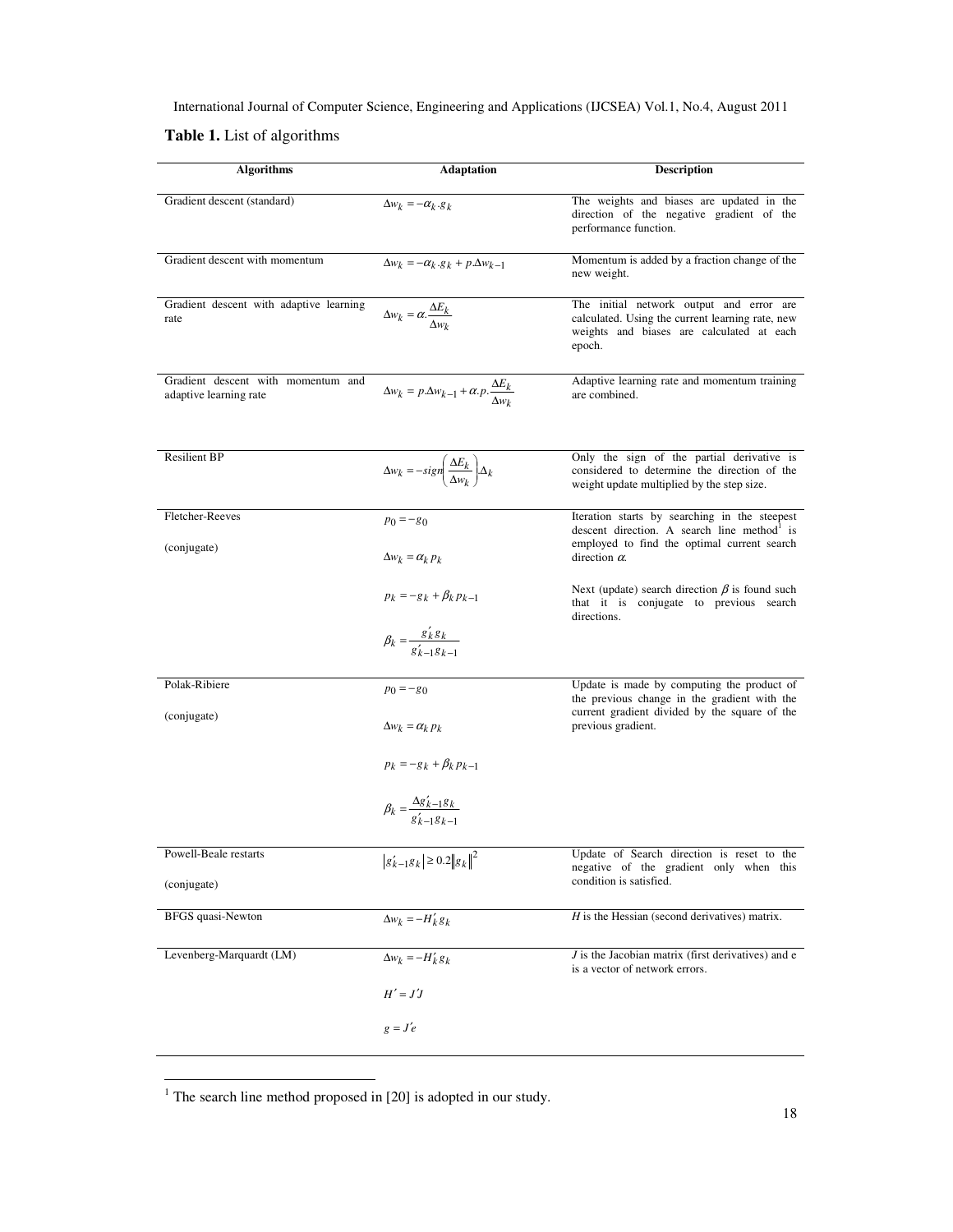

**Figure 1.** Prediction system

The auto-correlation function is employed to find the appropriate lags to be fed to BPNN following the methodology in [18][19] for prediction task. Finally, the performance of the prediction system is evaluated using the following common statistics: root mean of squared errors (RMSE), mean absolute error (MAE), and mean absolute deviation (MAD). They are given as follows:

$$
RMSE = \sqrt{\frac{1}{N} \sum_{t=1}^{N} (P_t - F_t)^2}
$$

\n
$$
MAE = \frac{1}{N} \sum_{t=1}^{N} |P_t - F_t|
$$

\n
$$
MAD = \frac{1}{N} \sum_{t=1}^{N} |F_t - \overline{F}|
$$

#### **3. Experimental Results**

The data consists on the S&P500 daily prices from October 2003 to January 2008. All neural networks are trained with 80% of the entire sample and tested with the remaining 20%. Based on the methodology presented in [18][19], we found that the S&P500 daily prices are autocorrelated up to two lags. For instance, actual price index  $P(t)$  is auto-correlated with  $P(t-1)$  and *P*(*t*-2). Therefore, the following model is approximated using BP neural networks:

$$
P(t) = f(P(t-1), P(t-2))
$$

where  $f(.)$  is a nonlinear function to be approximated with BPNN trained with heuristic and numerical techniques. Figure 2 shows the root mean of squared errors and the mean absolute error statistic; and Figure 3 (left) shows the mean absolute deviation statistic. The simulation results show strong evidence of the superiority of BFGS quasi-Newton and L-M algorithm according to RMSE and MAE statistics. On the other hand, gradient descent with adaptive learning rate (GDALR), gradient descent with momentum and adaptive learning rate (GDMALR), Fletcher-Reeves, and Polak-Ribiére perform the worst. A surprising finding is that the standard gradient descent (GD) performs much better than all heuristic techniques used in the study and much better than Fletcher-Reeves, and Polak-Ribiére which are conjugate gradient approaches. According to the mean absolute deviation statistic, the L-M algorithm performs the best followed by the BFGS and resilient and gradient descent. In addition, Fletcher-Reeves, and Polak-Ribiére perform the worst. Finally, the Polak-Ribiére is the fastest algorithm followed by gradient descent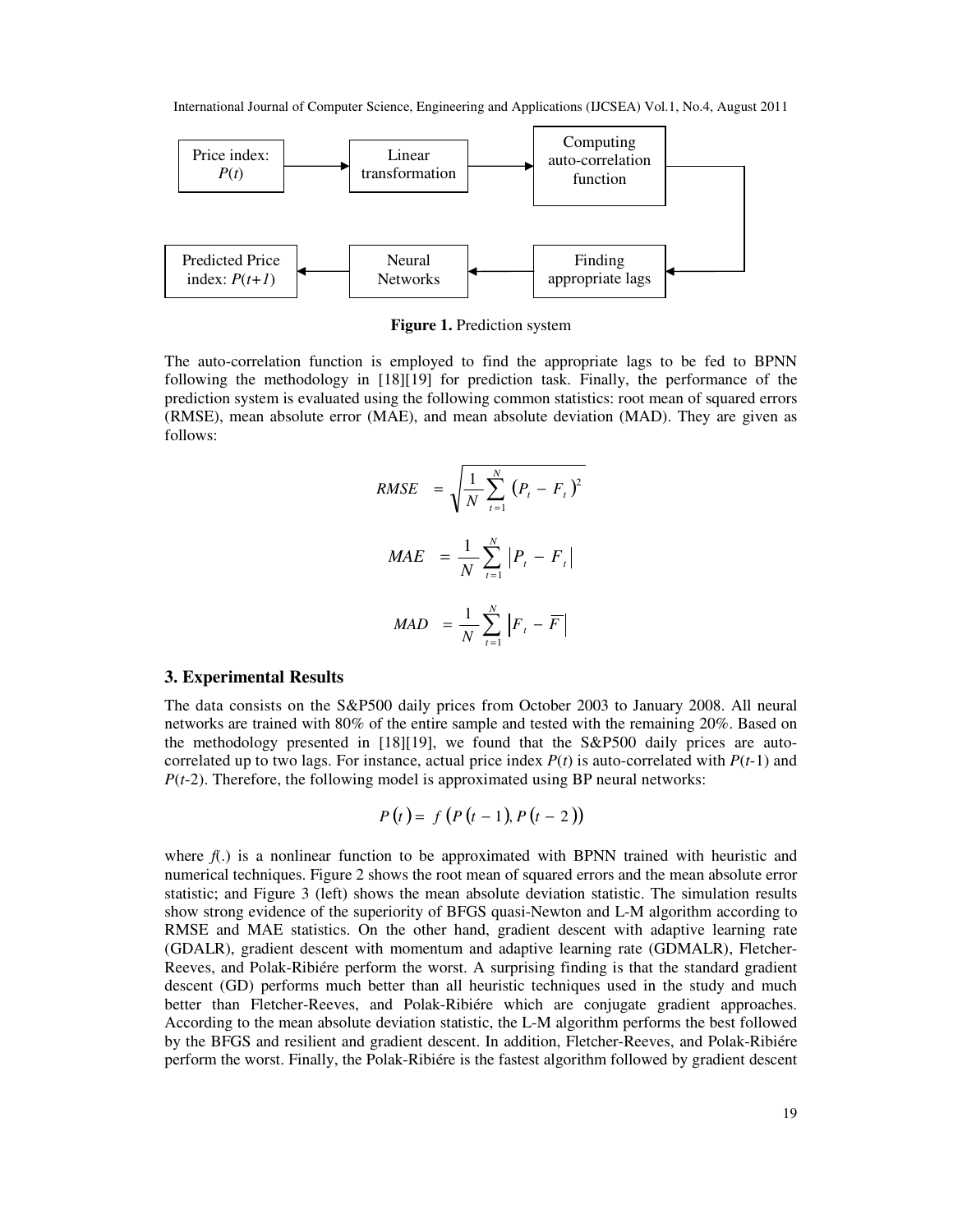with adaptive learning rate (GDALR), gradient descent with momentum and adaptive learning rate (GDMALR), and gradient descent (Figure 3, left).

Surprisingly, the resilient algorithm was the lowest to converge. In sum, the findings show that backpropagation neural networks (BPNN) trained with conjugate (BFGS) and the Levenberg-Marquardt (LM) provide the best accuracy according to RMSE, MAE, and MAD. Therefore, numerical techniques are suitable to train BPNN than heuristic methods when the problem of S&P500 stock market forecasting is considered.





**Figure 3.** MAD statistic and elapsed time.

# **3. CONCLUSIONS**

The problem of S&P500 price index prediction is considered. Backpropagation neural networks (BPNN) are trained with standard steepest descent, heuristic and numerical techniques; and accuracy measures are computed for comparison purpose. It is found that numerical techniques are suitable to train BPNN than heuristic methods when the problem of S&P500 stock market forecasting is considered. In particular, BFGS conjugate algorithm and Levenberg-Marquardt are the best in terms of accuracy. In addition, the standard steepest gradient descent was found to perform much better than some heuristic and numerical algorithms.